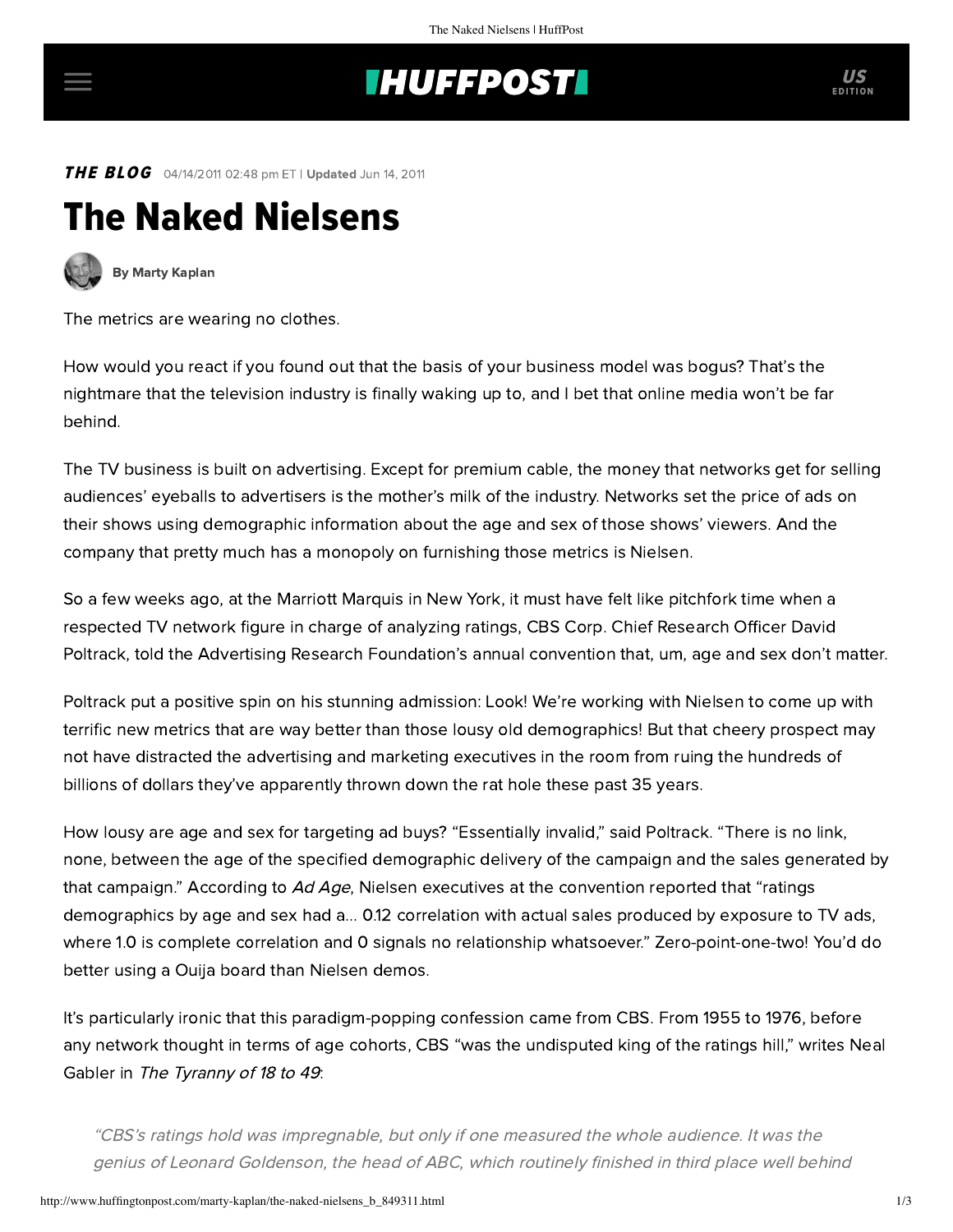## The Naked Nielsens | HuffPost

CBS and NBC, to change the rules. Unable to compete in the big sweepstakes, Goldenson created a smaller one that he could win. ABC, he told advertisers, was getting younger viewers than CBS and NBC, which meant that advertisers with products appealing to that segment would be wise to buy time on ABC. That was akin to a football team saying that it had lost the game, but it had gained more yards.... The network had managed to make itself seem successful despite its consistent thirdplace finishes. It was all smoke and mirrors."

From then on, the 18 to 49 cohort was the "coveted" demo, and it cost a premium to buy. Eighteen to 34 [was even pricier. Older Americans? "Viewers over 55 haven't factored into ad rates,"](http://online.wsj.com/article/SB10001424052748703559604576174983272665032.html) says the Wall Street Journal, "which made them without value to the networks." The numbers tell the story: A 30-second ad on Fox's young-skewing *Glee* costs \$47 per thousand viewers, while a spot on CBS's The Good Wife, 60% of whose audience is 55-plus, costs about half that.

But now the jig is up. "Reliance on the 18 to 49 demographic," Ad Age reports Poltrack saying, "is hazardous to all media and marketers." It may be just a coincidence that CBS, which these days runs about even with Fox in overall prime-time viewership, is now being killed by Fox in 18 to 49. But it's no coincidence that 80 million baby boomers are aging out of the desirable demo. To sell air time to reach the fastest-growing part of its audience, the industry needs a new metric.

So exit demographics, and, just in time, enter psychographics. That audience-segmentation tool, which collects people into taste and behavior clusters, has been around for a while; if you want to try an onlineera version, check out [hunch.com.](http://hunch.com/) CBS and Nielsen, in what Poltrack calls a "historic move," have now come up with six audience segments to sell to advertisers instead of age and sex cohorts: TV companions; media trendsetters; sports enthusiasts; program passionates; surfers and streamers; TV moderators. The developers of those segments claim that when ad agencies start buying spots on TV shows using these metrics instead of the ones that were fabulous until five minutes ago, there'll actually be a relationship between seeing ads and buying products.

It can't be any worse than what they've been using until now. If you talk to network executives privately, and to account managers at ad agencies, doubt about the utility of Nielsens is a poorly-kept secret. I'm not talking about weaknesses like undercounting racial and ethnic groups, and missing out-of-home viewing in airports and bars, and being clueless about online TV viewing, both legal and not. I mean the conspiracy of silence about the whole premise of demographics.

Why hasn't anyone blown the whistle? Because the entire network-advertising-marketing-research village is in on it, and they've been afraid to burn the house down without some new roof to put over their heads. Poltrack's salvo suggests that CBS and Nielsen are confident enough about what they're touting now to admit that their old model was built of straw.

I suspect that this new metric won't be nearly as useful as the "taste community" analytics still waiting to be born — a transnational audience analysis that mines all the rich new data available about sociallynetworked online entertainment consumption. But for that to happen, the Web analytics that currently